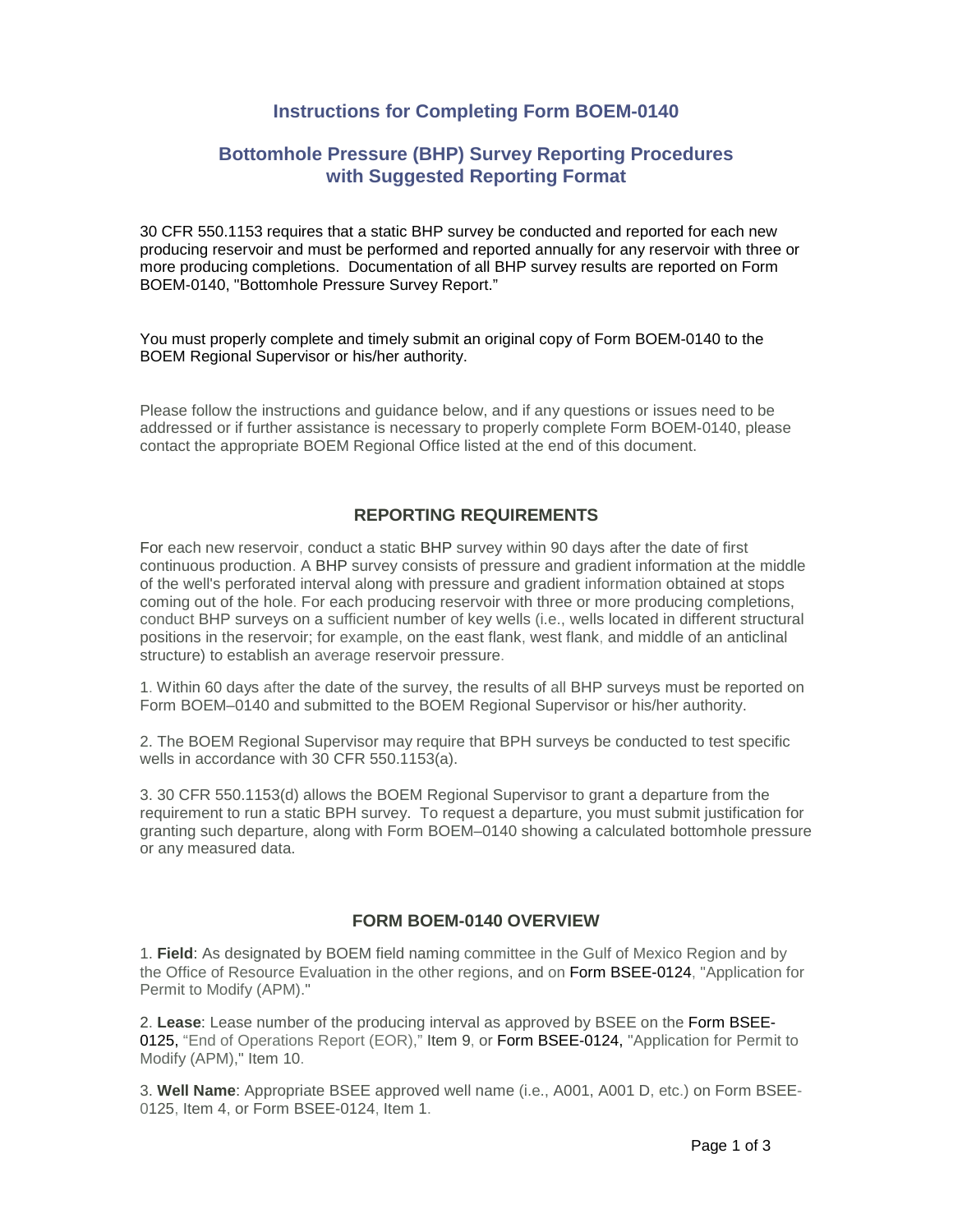4. **Reservoir Name**: As designated by lease operator. The reservoir name is also on Form BSEE-0125, Item 30, or Form BOEM-0127, "Sensitive Reservoir Information Report" (SRI). Do not use slash (/) designation in the reservoir name as BSEE/BOEM uses this to designate downhole commingled reservoirs.

5. **API No**.: A fourteen-digit number (including completion code) as assigned or approved by BSEE/BOEM.

6. **Date of Test**: The year, month, and day on which the test commenced.

**NOTE:** Within 60 days from the date of the survey, submit the BHP to the appropriate BOEM Regional Supervisor according to 30 CFR 550.1153.

7. **Operator Name**: Lease operator of record or the lease owner designee (Designated Operator).

8. **Shut-in Time**: Number of hours the well was shut in prior to the test. A minimum of 4 hours is required.

9. Bottomhole Temperature: Maximum temperature at maximum survey depth (<sup>°</sup>F).

10. **KB to Sea Level Elevation**: Elevation, in feet, from kelly bushing to sea level.

11. **KB to THF Elevation**: Distance between the kelly bushing and tubing-head flange, in feet.

12. **THF to Sea Level Elevation**: Elevation, in feet, from sea level to the tubing-head flange.

13. **Product**: Type of fluid produced. Oil (0) or Gas (G).

14. **Test Number**: If more than one test performed in same well on same date.

15. **Shut-in Tubing Pressure**: Shut-in wellhead tubing pressure of the well in a stabilized condition (psia).

16. **Perforations**: List perforated interval in measured depths as shown on Form BSEE-0125, Items 26 and 27.

17. **Measured Depth from THF**: The first measured depth should always start at zero. The apparent depth measured along the longitudinal axis of the borehole from a specified point.

**NOTE:** More than one measured depth and corresponding pressure are required.

18. **True Vertical Depth from KB**: The vertical distance measured along the axis of the borehole from the rig Kelly bushing to the depth of maximum depth of the well (in feet).

19. **Pressure**: The measured pressure (psia) at a specific depth.

20. **Pressure Gradient**: The change in pressure (DELTA PRESSURE) divided by the change in depth (DELTA DEPTH) (lbs. /ft.)

21. **Company Contact**: The contact name, telephone phone number(s), and email address of the Company representative.

22. **Remarks**: Any additional comments deemed pertinent to the acceptance of the BHP survey.